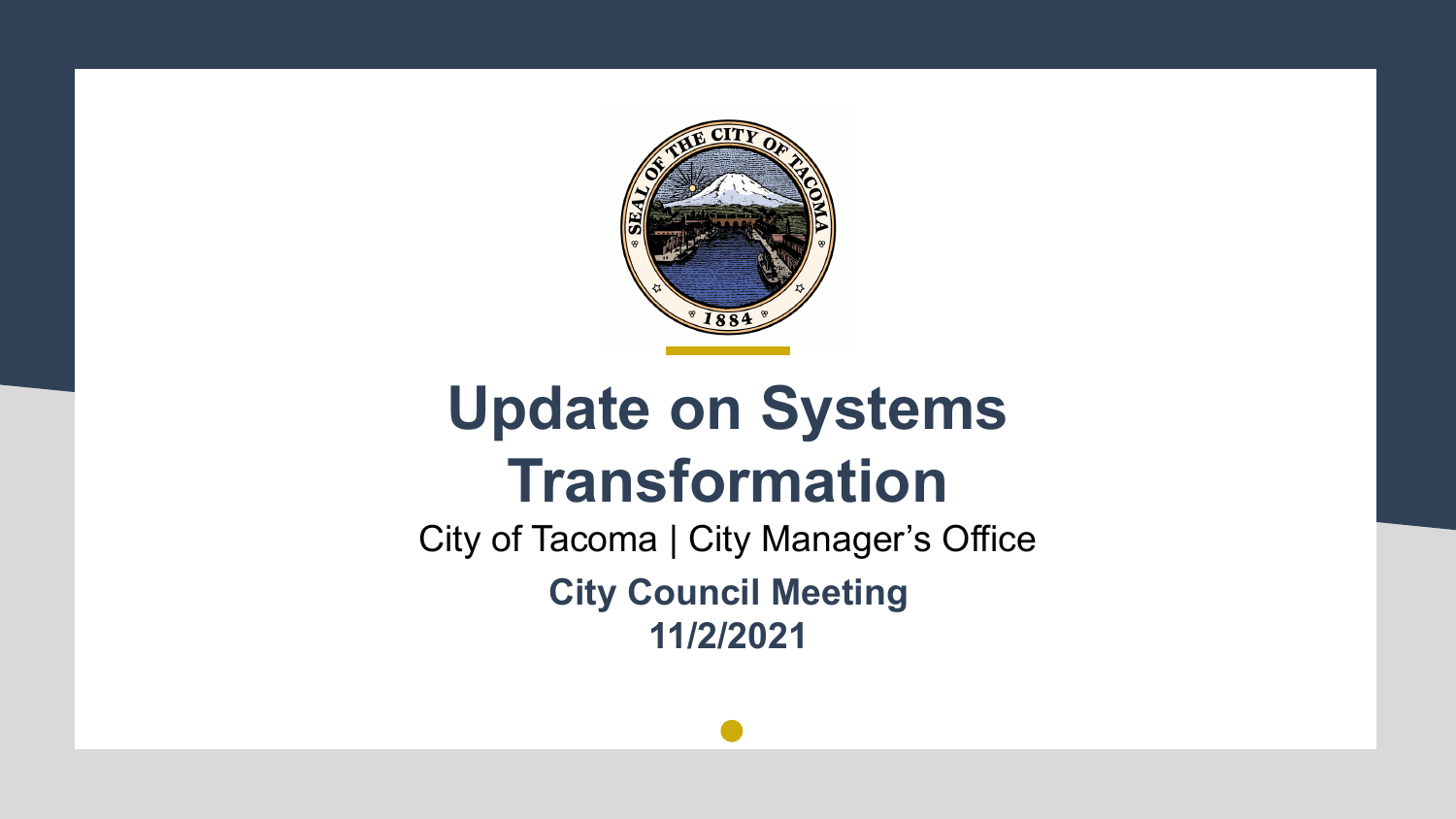# **ODO New Items**



- Section 2: New Policies & Transforming Existing Programs
	- Internal, Organizational Anti-Racist Transformation Mission, Vision, and Values
		- 330 supervisors briefed on anti-racist principles and values by City Manager and Director of Utilities 10/27
		- Citywide Town Hall to introduce Anti-Racist mission statement 10/28
		- Summary document distributed to all city staff via email 10/28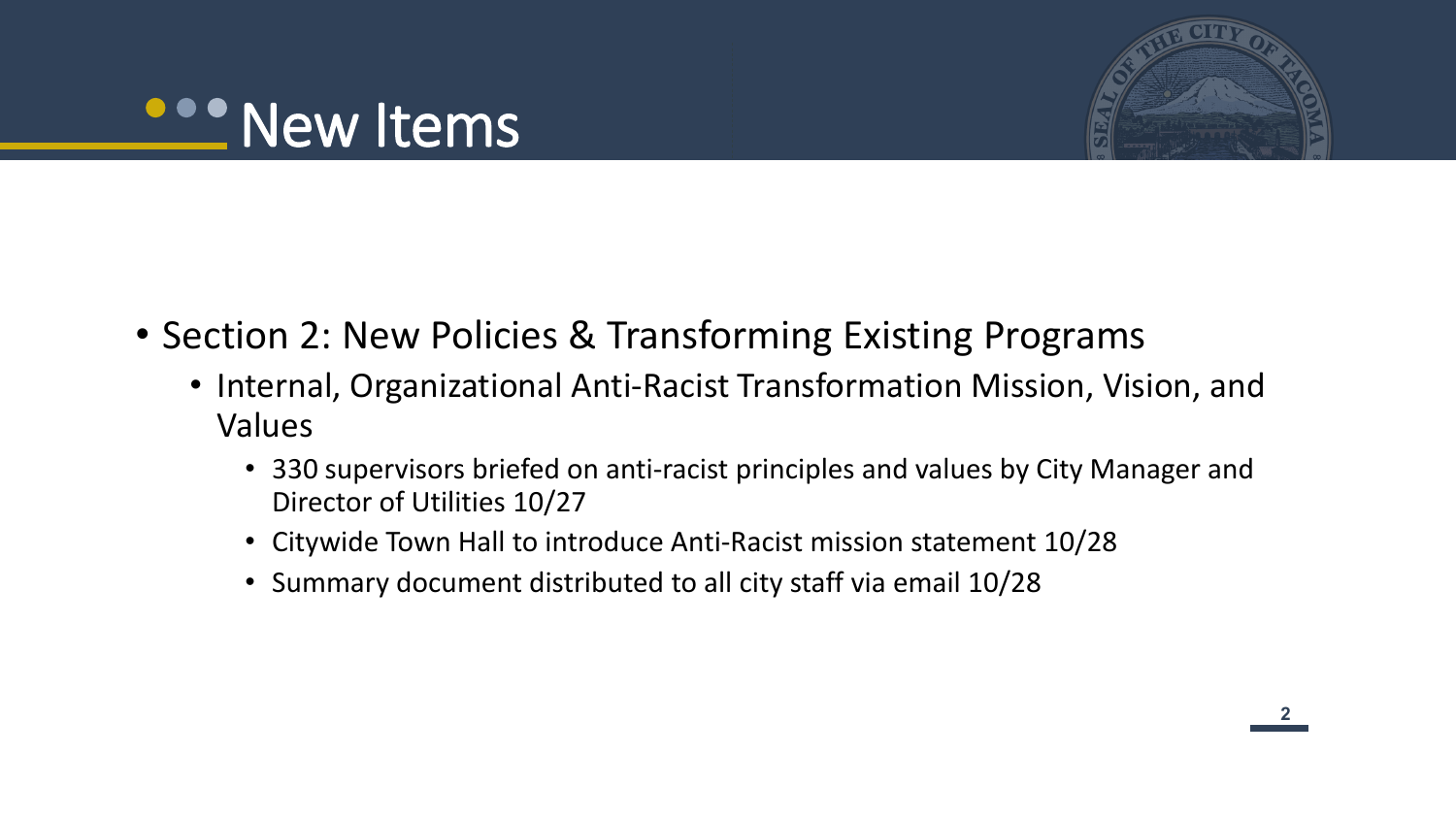# **Organizational Anti-Racist Strategy**

### City of Tacoma **Organizational Transformation**

We are all Transforming Tacoma. Whether your work focuses on our people, customers, assets, services - our focus on transforming Tacoma into an anti-racist city connects us all.

As we move forward, we center the voices of those most impacted by systemic racism and continue to follow the lead of our community through Heal the Heart of Tacoma. We also look within to become more antiracist in everything we do at the City. To accomplish this, we are all expected to be guided by this vision, mission, and values framework for Anti-Racist Systems Transformation:

#### **OUR VISION** (Our ideal state):

### **OUR MISSION**

(What we will do to achieve our vision):

We dismantle institutional and structural racism. We listen

understand and actively work to adopt anti-racist policies

acknowledge and repair harm caused by the City of Tacoma.

and eliminate barriers to success for people of color. We

to voices of people of color and utilize data to identify.

We are an anti-racist organization creating just and equitable outcomes for all: focusing on long term, systemic change and accountability to the community.

### **OUR VALUES -**

(how we will accomplish our mission):

CHANGE: We are bold in leading change internally and with our partners. We focus on systems and power. We disallow the concept of perfection and focus on achieving progress. We adopt actionable plans and measure progress. We are comfortable being uncomfortable and are committed to moving forward.

COMMUNITY: We value and amplify the voices of those most impacted by systemic racism, seeking their input, guidance, and honoring the wisdom of their experience. We increase access to resources, services and decision making power to ensure equitable representation and participation.

COMPASSION: We meet people where they are along their journey and support each other in navigating the challenges of antiracism work, recognizing and addressing the unique impacts on people of color.

CULTURAL COMPETENCE: We expect ongoing individual and organizational learning to understand the history and implications of racism in order to undo institutional structures that perpetuate it. We create a welcoming workplace where all employees feel accepted, valued and can perform and develop to their highest ability.

### **Putting it to Action**

We continue to direct our work according to the standards set forth in **Resolution 40622:** 

- Keeping anti-racism as a top priority in budget development.
- Prioritizing anti-racism in the planning of an economic recovery strategy following COVID-19.
- Prioritizing anti-racism in the evaluation of new policies and programs as well as the sustained and<br>comprehensive transformation of existing services, with initial priority given to policing.
- . Actively seeking and implementing interim administrative changes and process improvements that can legally be taken immediately to improve transparency and accountability in policing.

As we have determined our path and evaluated our existing efforts, Anti-Racist Systems Transformation work at the City of Tacoma will be managed through two main initiatives:

DEPARTMENTAL RACIAL EQUITY ACTION PLANS (REAPS): Your REAP includes goals and actions for your team to be more equitable and anti-racist in your workforce, community engagement and service delivery.

CROSS-DEPARTMENTAL TRANSFORMATION PROJECTS: Jointly-resourced, Director-sponsored projects to improve specific areas of our service. Some of the projects already underway are:

• Homelessness

• Anti-Displacement

• Equity in Contracting

• Community Engagement

• Language Access

• Participatory Budgeting

- City of Tacoma Organizational Culture
	- Employee Retention Strategy
	- Addressing Workforce Equity Study • Livable Wage Jobs
	- **Addressing Employee Survey**
	- · Equitable Hiring
- Policing Transformation
	- Community Reconciliation
- Use of Force Policies/ Practices
- Alternative Response
- 21st Century Policing

Want to Learn More? Learn more about the City of Tacoma's efforts to become an anti-racist organization, please visit the Transforming Tacoma web page.



**33**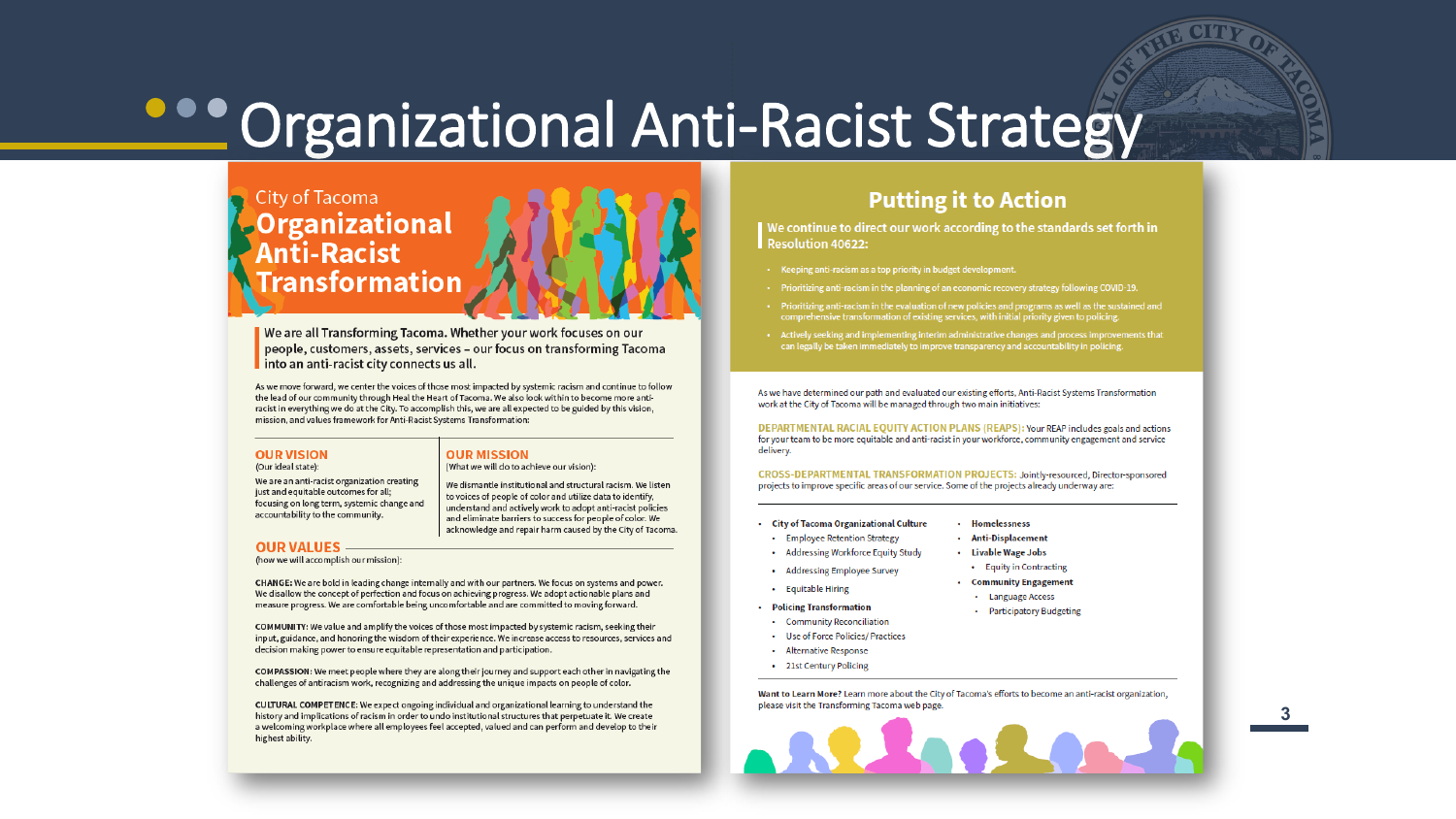# **COO New Items**



- Section 4: Administrative Changes & Process Improvements
	- Communication Strategy Assessment & Recommendations
		- 2 firms selected from RFP process to interview on 11/4
	- Police Chief Recruitment
		- Executive recruiter review/recommendations 11/3
		- Candidate interviews 11/16-17 (schedule of events on next slide)
		- Recruitment Brochure and Contact Information available on Chief of Police Recruitment Website

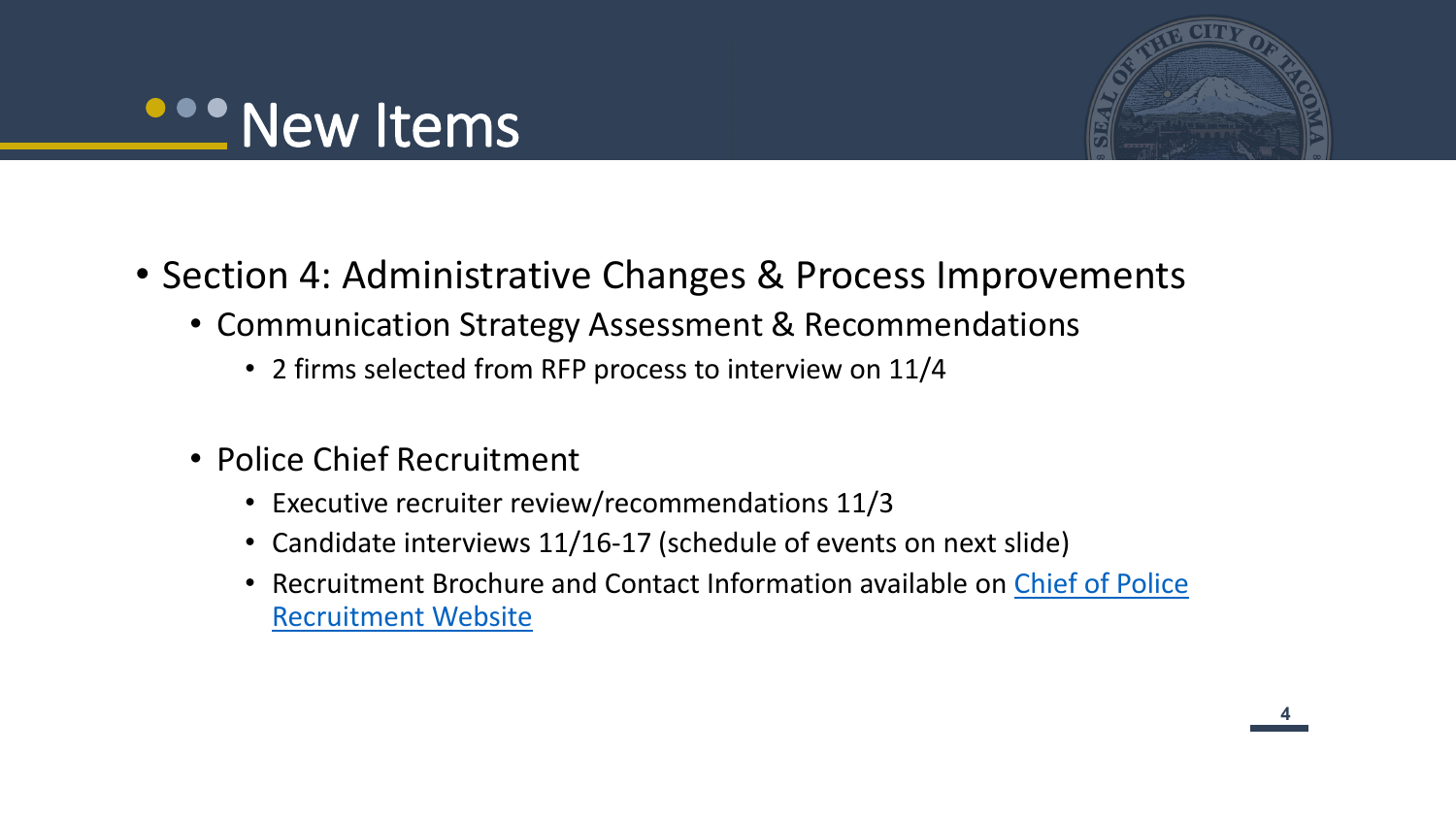# **Police Chief Recruitment Schedule of Events**

### Interview and Engagement Schedule

- Tuesday, November 16: City Council Study Session
- Wednesday, November 17:
	- 8:00 a.m. 12:00 Interviews: professional panel & agency panel
	- $\cdot$  4:00 p.m.  $-7:00$  p.m. Public Reception
		- 4:00 p.m. 5:00 p.m. Meet and greet with candidates
		- 5:30 p.m. 7:00 p.m. In-person/Virtual Question and Answer Event

|                | <b>TV Tacoma</b><br>(Channel 12)                | <b>CityPost</b><br>(Channel 21)    | <b>Zoom</b>                                           | <b>Facebook &amp;</b><br>tvtacoma.com    |  |
|----------------|-------------------------------------------------|------------------------------------|-------------------------------------------------------|------------------------------------------|--|
| $8:00 - 12:00$ | <b>Agency Panel LIVE</b>                        | Professional<br><b>Panel LIVE</b>  | Agency Panel LIVE &<br><b>Professional Panel LIVE</b> | <b>Agency Panel LIVE</b>                 |  |
| $1:00 - 4:00$  | <b>Professional Panel</b><br>Rebroadcast        | <b>Agency Panel</b><br>Rebroadcast |                                                       | <b>Professional Panel</b><br>Rebroadcast |  |
| $5:30-7:00$    | <b>Community Panel</b><br>(In-person & Virtual) |                                    |                                                       |                                          |  |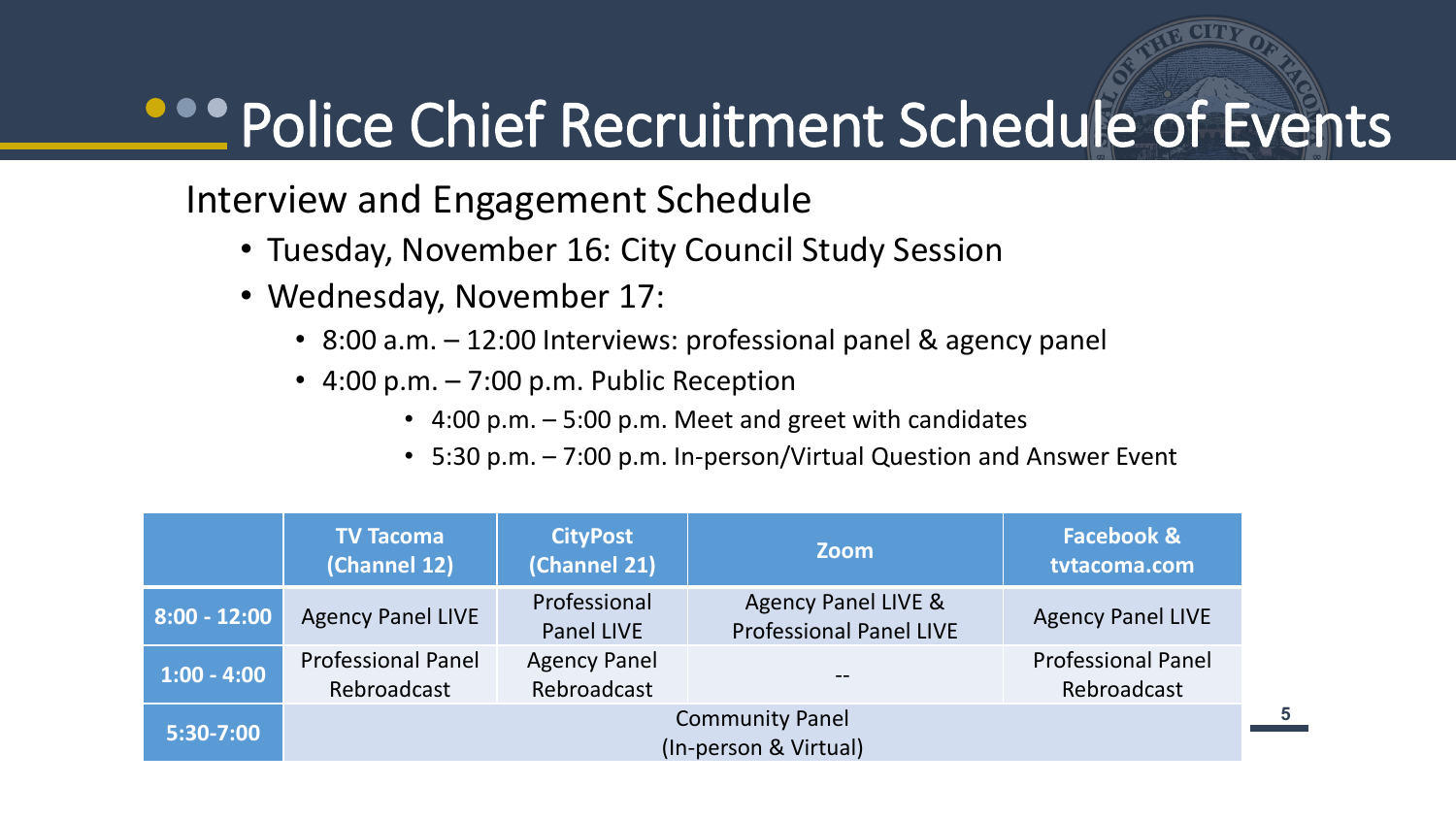



- Section 5: Legislative Agenda at the Local, State, and Federal Level
	- Citywide (GG and TPU) presentation of state and federal priorities to the Joint Study Session of the Public Utility Board and City Council 11/9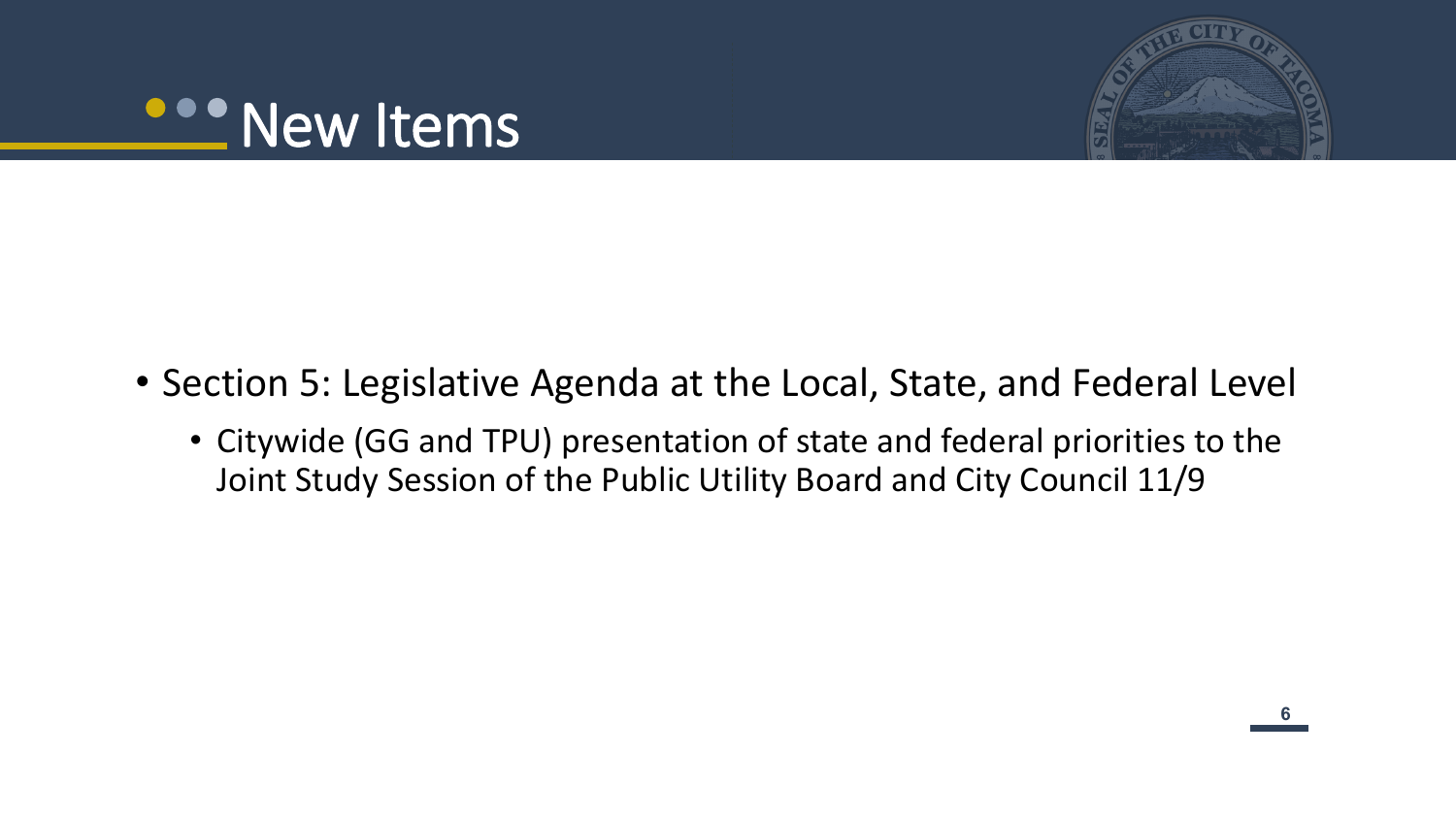# **CONTITRANSFORMATION Timeline & History**

### **Transformation Timeline**

| Select Project<br>(AII)<br>Priority Area<br>(AIII) | ٠<br>۰                                                                             | Date<br>Sep 2021                                      |                              | Nov 2021 |
|----------------------------------------------------|------------------------------------------------------------------------------------|-------------------------------------------------------|------------------------------|----------|
| Sep 2021                                           |                                                                                    | Oct 2021                                              |                              |          |
| Date                                               | Event                                                                              | Project                                               | Priority Area                | Files    |
| October 19,<br>2021                                | City Council Joint Statement on<br>Actions Underway to Address<br>Community Safety | Administrative Changes & Process<br>Improvements      | Community Safety             |          |
|                                                    | Core Coordinating Team<br>provided updae at Study<br>Session                       | HEAL the HEART                                        | HEAL the HEART               |          |
|                                                    | Power Point Presentation 60<br>(Study Session)                                     | City Managers Weekly Systems<br>Transformation Report | N/A                          |          |
| October 18,<br>2021                                | RFP - Communication Strategy<br>Assessment &<br>Recommendations                    | Administrative Changes & Process<br>Improvements      | Culture and<br>Effectiveness |          |

- <https://cityoftacoma.org/transform>
- Timeline of transformation activities since passing Resolution 40622:
	- Filter by:
		- Council Priority Area
		- Selected Projects
		- Time period
	- Click on the file icons to see related documents and meeting recordings



**77**